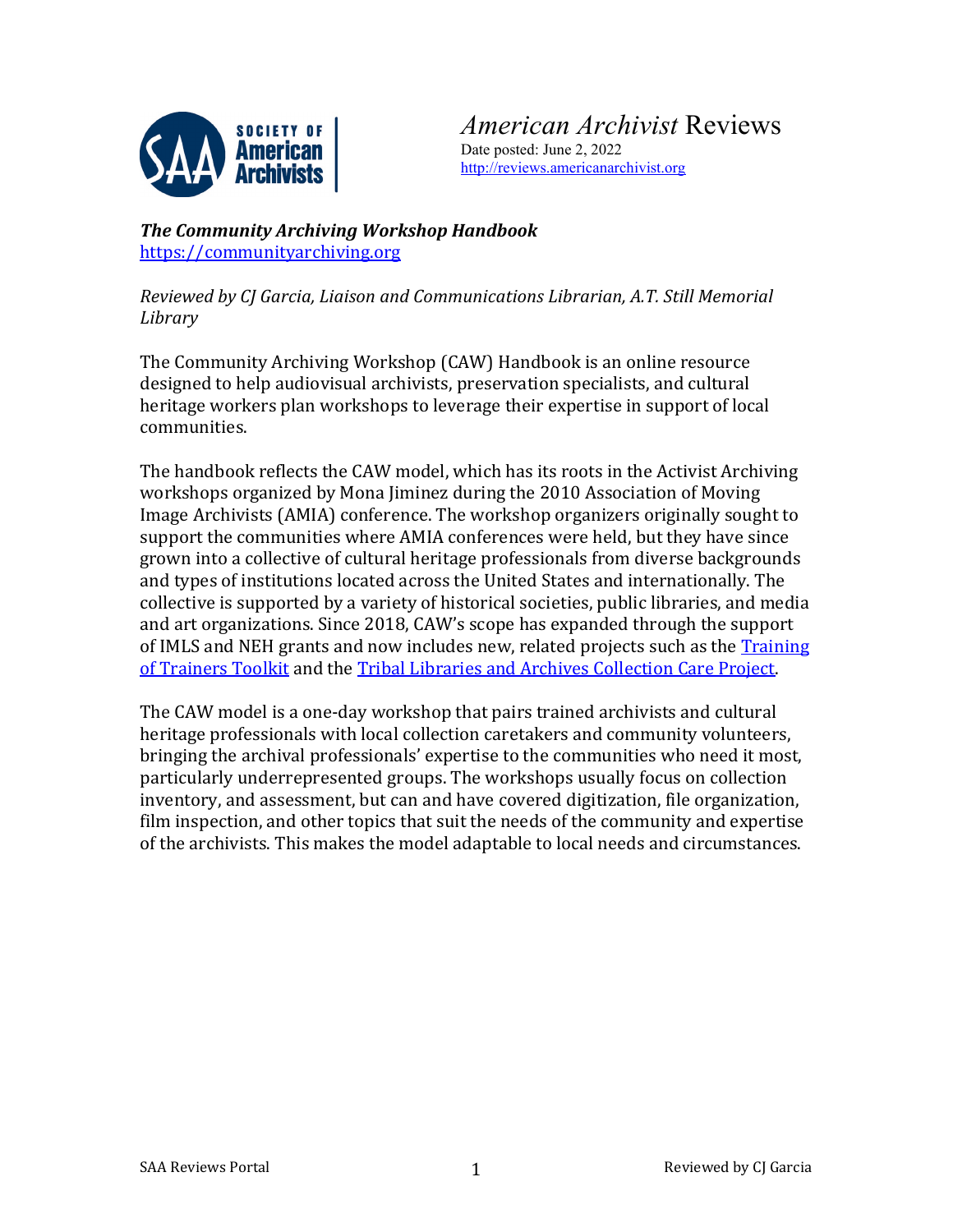|                        |              | <b>Communications with potential sites</b>                                                                                                                                                                                                                                                                                                                                                                                                                                |
|------------------------|--------------|---------------------------------------------------------------------------------------------------------------------------------------------------------------------------------------------------------------------------------------------------------------------------------------------------------------------------------------------------------------------------------------------------------------------------------------------------------------------------|
|                        |              | 1. Email an inquiry letter to potential sites. Be sure to be clear about your timeline (deadlines to respond, general timeline for proposed workshop).<br>Include helpful information, such as:<br>• Link to CAW website<br>. Link to Flickr site                                                                                                                                                                                                                         |
| <b>Getting Started</b> | $\checkmark$ | • Preservation resources (attachment included as appendix)                                                                                                                                                                                                                                                                                                                                                                                                                |
| Before the<br>Workshop | $\checkmark$ | 2. Make follow up phone calls to potential sites.<br>3. Make note of organizations who are not good fits as sites, but who may want to participate in the workshop as partners.                                                                                                                                                                                                                                                                                           |
| Day of the<br>Workshop | $\checkmark$ | 4. Make note of recommendations for other organizations to contact and send inquiry materials to them, as well                                                                                                                                                                                                                                                                                                                                                            |
| After the<br>Workshop  | $\checkmark$ | Determining site and partners for workshop                                                                                                                                                                                                                                                                                                                                                                                                                                |
| Resources              |              | Once you have a sense of who your partner organization might be, the following steps will help you confirm important planning details. If there are                                                                                                                                                                                                                                                                                                                       |
| Past Workshops         |              | multiple possible partners, complete the following steps with each to determine your site and other partner organizations*.                                                                                                                                                                                                                                                                                                                                               |
| <b>AV Fairs</b>        |              | <b>Collection Survey</b>                                                                                                                                                                                                                                                                                                                                                                                                                                                  |
| La Lotería             |              | Request any documentation the organization has of their collection. This can include spreadsheets, database exports, simple inventories, and physical<br>descriptions of the collection. Ask the organization to send you photographs of the collection as it is currently stored.                                                                                                                                                                                        |
|                        |              | <b>Site Visit</b>                                                                                                                                                                                                                                                                                                                                                                                                                                                         |
|                        |              | Conduct a site visit to meet with the organization in person, perform a cursory inspection of the collection, and scope out the space where the<br>workshop can take place. Take note of available power outlets, wifi, and furniture such as folding tables and chairs to accommodate workshop<br>participants. You want to be sure the space can comfortably hold the number of participants you are planning to include. You should ensure that the<br>proposed space: |
|                        |              | • Is available free of charge                                                                                                                                                                                                                                                                                                                                                                                                                                             |
|                        |              | . Is available two hours before the workshop and two hours after                                                                                                                                                                                                                                                                                                                                                                                                          |

*Figure 1. A section of the handbook showing users how to find and work with partner organizations*

The CAW Handbook serves as a complimentary resource to the workshops. This website consists of a resource toolkit, training modules, methodologies, and documentation of past workshops. These varied resources are geared toward helping archivists design and execute their own community archiving workshops, even if they do not have experience leading workshops or facilitating community outreach. The bulk of the handbook consists of a series of training modules that provide a step-by-step breakdown of workshop planning and execution, as well as tips to avoid common pitfalls, checklists that break workshop planning into actionable steps, and guidelines for following CAW methodology. The modules are broken into short, digestible, action-oriented sections designed to help archivists hit the ground running. This is achieved particularly well due to the comprehensive nature of the materials, including concrete examples of documentation and handouts, writing templates for communicating with partner organizations and stakeholders, and realistic timelines.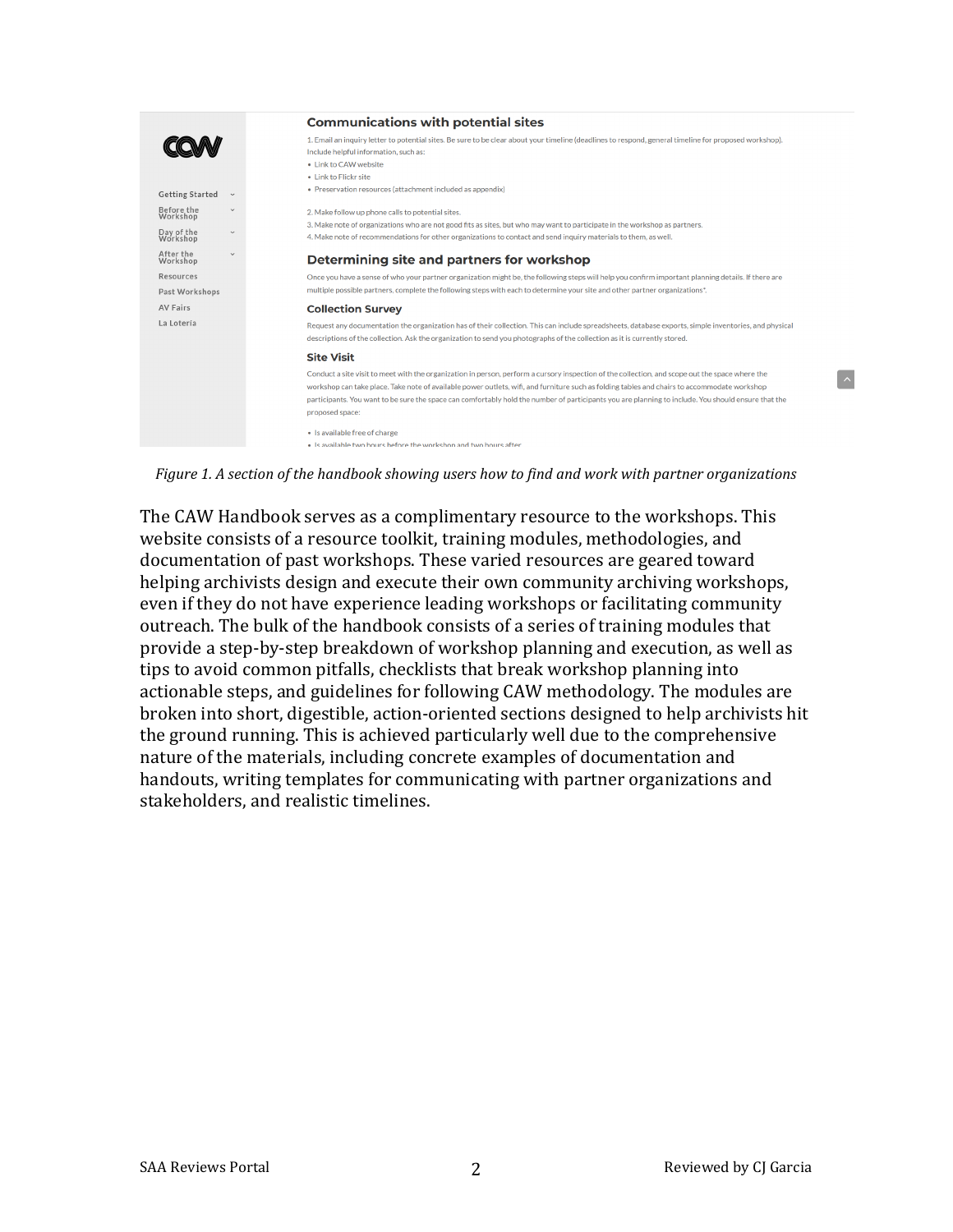

*Figure 2. A timeline for workshop planning provided in the CAW Handbook*

Handbook materials vary in focus, nature, quality, and completeness. The handbook is at its best when it is breaking down tasks step-by-step and providing structure for novices. A good example of this is a project planning timeline that starts five months before the workshop and itemizes planning tasks month-by-month. This gives workshop organizers a head start on project planning and an idea of how long tasks might take, which can be invaluable for those without much experience planning workshops. The handbook often provides much-needed support for its readers by breaking down steps into small actions, pointing out what might be considered obvious to more experienced workshop planners, and using lists to make information digestible and easily actionable. Because it is informed by the work of prior workshop organizers, the handbook contains their assumptions and can at times be vague; for example, when it advises workshop organizers to "follow up with partners" without clarifying what workshop organizers should follow up about. The handbook also closely follows the CAW model and the topics it has traditionally focused on. Consequently, if an organizer wants to adapt the CAW model to new topics and focus areas, they will likely need to consult outside resources in addition to the CAW Handbook.

The CAW Handbook is still very much a work in progress, which is apparent the further you delve into the materials. The first section, "Before the Workshop," is fully fleshed out and detailed, but the next two sections have a variety of unfinished and placeholder pages. By the time you arrive at the final section, "After the Workshop," nearly every page is a placeholder. Overall, this makes the handbook more helpful for planning than execution, although it does contain other resources to help with the actual running of workshops.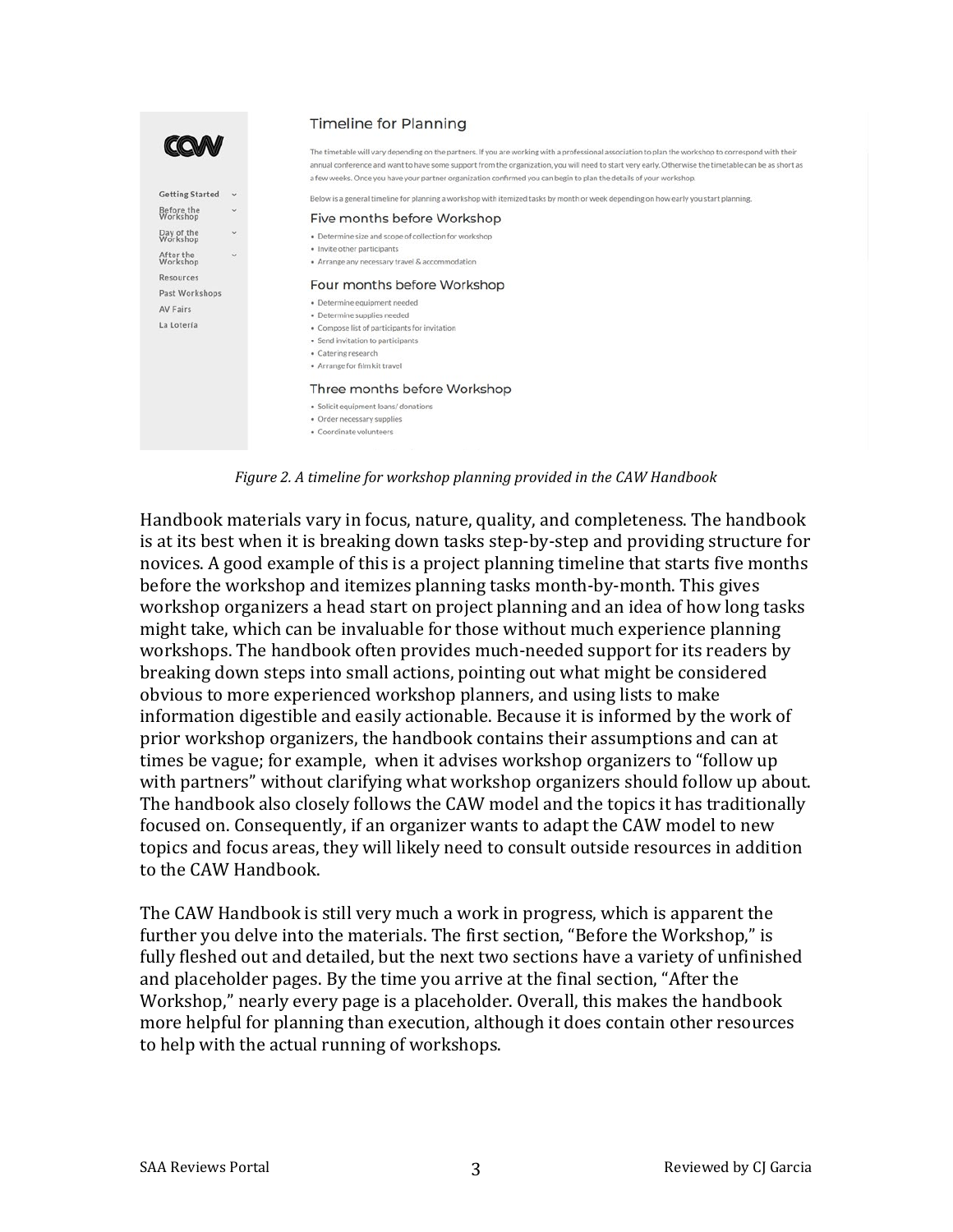The "Resources" page contains sample presentations that can be used during workshops, handouts for attendees, and links to outside resources for both professionals and beginners to learn more about AV preservation. The "Past Workshops" section is also particularly helpful for seeing what a workshop looks like in action. Many of the pages in this section only contain photos, but some include video recordings of entire workshops, and even handouts and other materials that can act as inspiration for designing a workshop. Additionally, the handbook contains a Spanish-language educational game, *La Loteria*, designed to teach essential archival terms in Spanish for Spanish-speaking communities seeking to preserve their materials, which can be used as part of a community archiving workshop or other educational activities.



*Figure 3. An example of a past workshop with documentation, photographs, and video recordings*

The last resource of note in the handbook relates to AV Fairs, an extension of the CAW model focused on problem solving and aimed at a wider audience of media makers, collecting institutions, and community groups. In an AV Fair, preservation professionals set up workstations, each focused on a particular topic, problem, or process. Local community members are invited to the fairs to collaborate with other community members and preservation professionals. The AV Fair resources include a wealth of sample documents and material from past AV Fairs.

 $\sim$